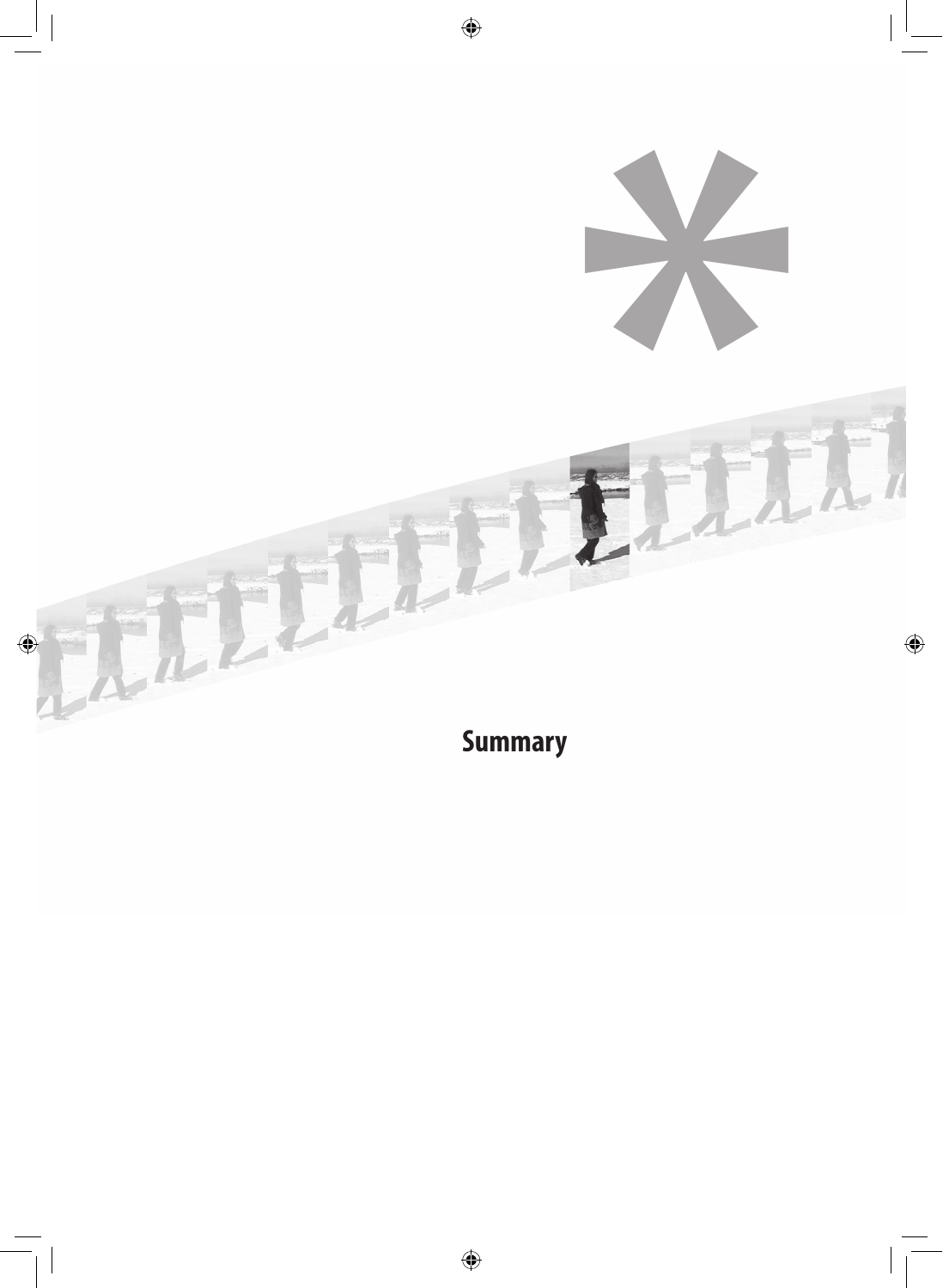## ↔

## Summary

Parkinson's disease (PD) is a severe progressive neurological disorder. Many patients suffer from problems with mobility, especially gait and gait-related activities. Physical therapy and especially training by the help of external rhythms ('cueing') can help to optimize gait and gait-related activities.

The main focus of this thesis is on the effects of cueing training on gait and gait-related activities in patients with PD. The aims were to determine the effectiveness of optimal therapeutic treatment and self management strategies on (1) functional performance and health-related quality of life (HrQoL), (2) the amount of physical activity, and (3) the risk of falls. The transferability of therapeutic cueing to health-related quality of life and patients' own social setting was studied as well.

In **Chapter 1** the aims and outlines of the present thesis are introduced. Background information is presented from the perspective of history, epidemiology and medical management, including pharmaceutical and neurosurgical treatment options for patients with PD. Subsequently, the state of the art regarding the role of rehabilitation medicine in the management of patients with PD is presented and discussed, and in particular the use of external rhythms to improve gait and gait-related activities is addressed.

In the introduction the Rescue project is presented. 'Rescue' is an acronym for 'Rehabilitation in Parkinson's Disease: Strategies for Cueing'. This project was an international collaboration and was financed by the European Commission. The lack of high quality studies on the effect of cueing in PD and the call from the European Commission for development and evaluation of technologies and systems designed to reduce the impact of disabilities on older people, stimulated the initiation of this project.

⊕

Within the Rescue project, a large randomized clinical trial (RCT) was conducted to determine the efficacy of cueing training in the home situation of PD patients. The preparations for this RCT were described in the introduction of this thesis, including the development of a prototype cueing device, the development of guidelines for homebased cueing training and the composition of a comprehensive and valid test battery for evaluating the effects of cueing in terms of functions, activities and participation in patients with idiopathic PD.

In **Chapter 2** a systematic review is presented, evaluating the literature regarding the effects of external rhythmical cueing on gait in patients with PD. Articles published from 1966 to January 2005 were identified by two physical therapists. To be included, articles had to investigate the effects of external rhythmical cueing (i.e. auditory, visual or tactile cueing) on gait parameters in patients with idiopathic PD. Both controlled and non-controlled studies were included. The methodological quality of 24 studies (total number of patients = 626) out of the 159 screened studies was evaluated by two independent reviewers. Two of the 24 studies were RCTs, both of high methodological quality. One of these RCTs focused specifically on the effects of auditory rhythmical cueing in patients with PD and found positive effects on walking speed. The other RCT did not focus specifically on external rhythmical cueing of individual patients with PD, but on group exercises in general, including walking with cues. All other studies were pre-experimental studies. A best-evidence synthesis was applied on

◈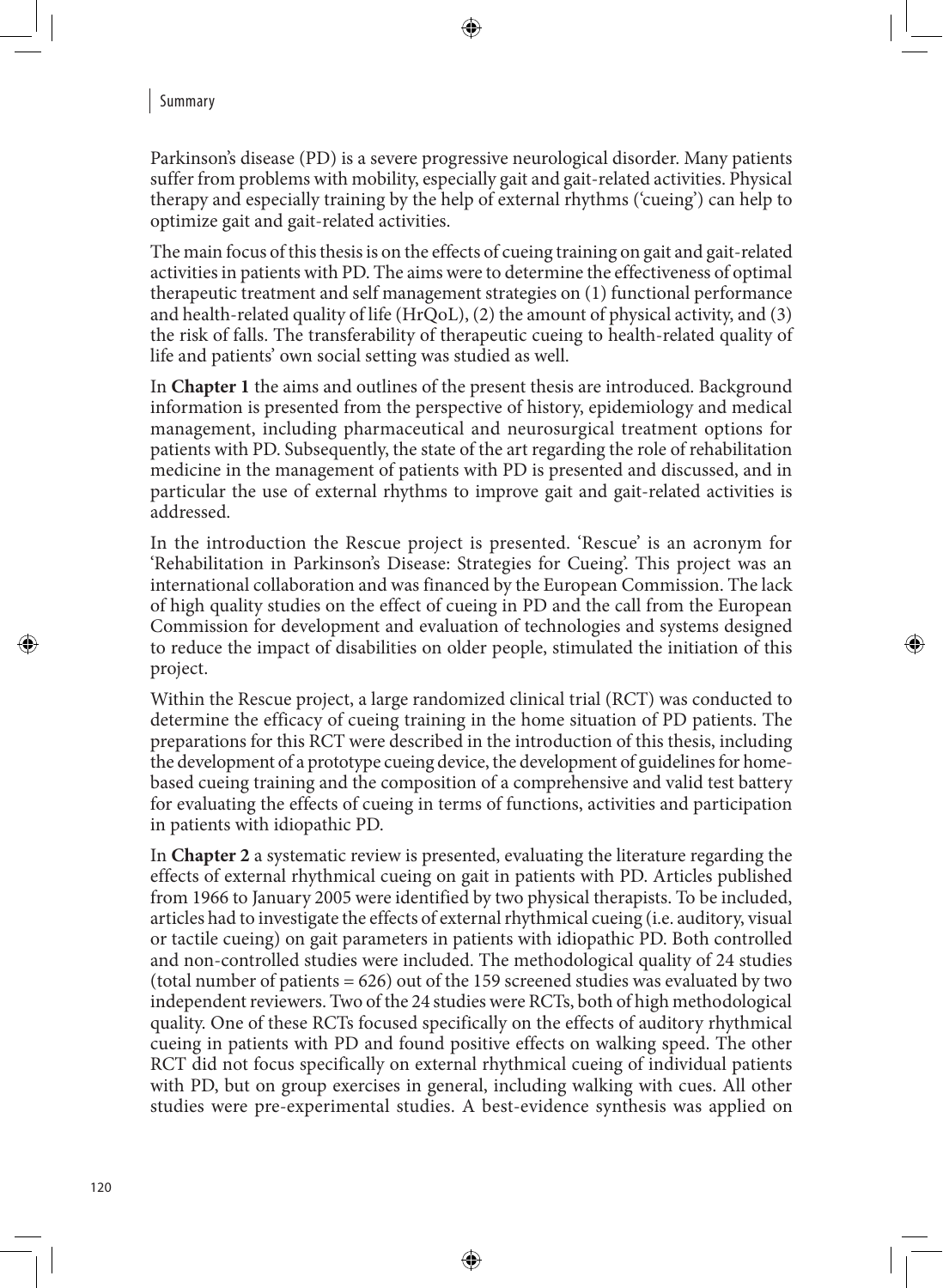Summary 121 Summary

⊕

◈

included studies, showing strong evidence for improving walking speed with the help of auditory cues. Insufficient evidence was found for the effectiveness of visual and somatosensory cueing.

It is unclear whether positive effects identified in the laboratory can be generalized to improved activities of daily living (ADLs), HrQoL and reduced frequency of falls in the community. In addition the sustainability of a cueing training programme remained uncertain.

In **Chapter 3** a study is presented in which the reliability, responsiveness and feasibility of a part of the Rescue test battery was determined in patients' own home situation. The test battery contained the Unified Parkinson's Disease Rating Scale (UPDRS), a six meter timed walking test, the Timed Get Up and Go test (TGUG), the Berg Balance Scale and the Functional Reach test. All tests were applied in random order by three independent observers on 26 PD patients to determine the inter-rater reliability. One of these three observers applied the test battery two times on all patients, with 7 days between the test moments, to determine the intra-rater reliability. The test battery was shown to have moderate to excellent Intraclass Correlation Coefficients for reliability, despite the non-standardized home environment and limited clinical experience of the observers in assessing PD patients.

Responsiveness was determined by calculating the smallest detectable differences and the Reliable Change Indexes (RCI) for each assessment. All tests showed RCIs under 11%. Due to a lack of consensus on how to quantify responsiveness, strict comparison with the literature proved difficult. However, results from this study can be used as indicators for an approximate threshold in the utility of the tests as outcome measurements in a larger clinical trial.

Feasibility was determined by measuring the time needed to apply the whole test battery, including the time needed to adapt the home environment for assessments (e.g. moving furniture). The whole test battery was applicable within 30 minutes, showing sufficient feasibility.

The study in **Chapter 4** was aimed at determining the effects of rhythmic visual cueing under changing visual conditions on stride frequency and step length in patients with PD (*n*=21) and healthy age matched controls (*n*=7). All subjects performed five conditions on a motorized treadmill: walking (1) without visual cue or optic flow to determine baseline stride frequency; (2) with optic flow, using a rear-projection screen in front of the treadmill, providing the illusion of walking through a corridor; (3) with visual rhythmic spatial cueing (VRS), i.e. optic flow with transverse lines on the floor; (4) with visual temporal rhythmic cueing (VRT), i.e. a rhythmically flashing light attached to a pair of glasses, without optic flow; (5) with VRT and optic flow. After a baseline measurement, conditions 2 to 5 were randomly offered. During each condition, the speed of the treadmill was systematically increased and decreased after reaching a maximum speed. In the 4th and 5th condition subjects were asked to synchronize their stride to the VRT, with the frequency set at 10% below baseline stride frequency. Stride frequency and step length were determined using an activity monitor (AM).

◈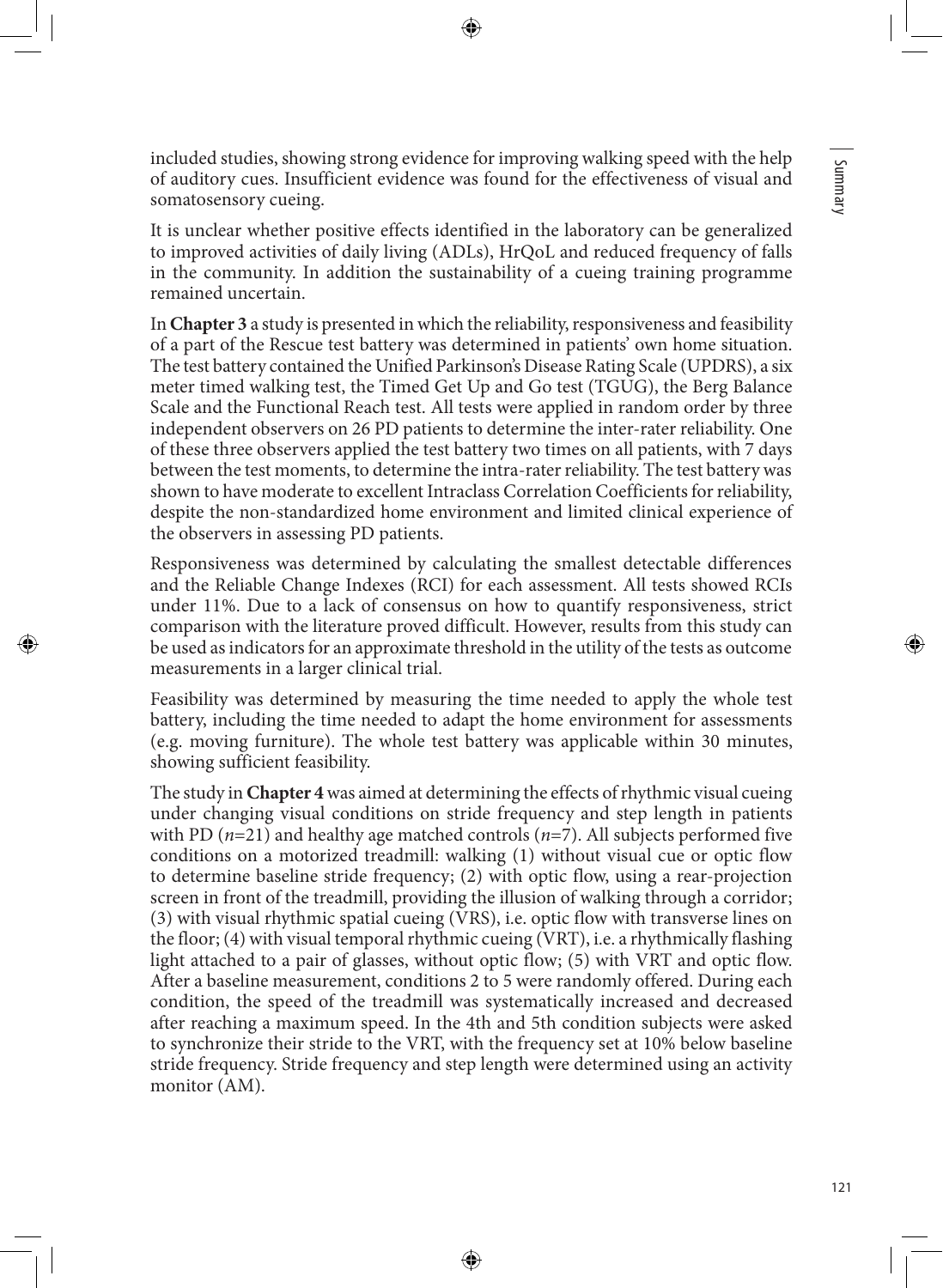## Summary

PD patients on average walked with a higher stride frequency and shorter step length compared to controls. In addition, a hysteresis effect was observed during the walking speed manipulations, in which stride frequency was lower at the decreasing speeds compared to the same speed levels in the increasing speed range. Both VRS and VRT resulted in lower stride frequencies (and thus larger strides) compared to the noncued conditions.

The study showed that stride frequency and stride length in PD patients, as well as in controls, is not rigidly coupled to walking speed and can be manipulated by manipulation of walking speed as well as by using spatial and temporal rhythmic visual cues. This indicates that for patients with PD, the regulation of stride parameters may be susceptible to relatively straightforward therapeutic intervention strategies by using systematic manipulation of walking speed as well as rhythmic visual cueing.

In **Chapters 5** and **6** results of the Rescue trial are presented. The Rescue trial investigated the effects of cueing training in the home using cueing techniques during gait and gait-related activities in three countries (i.e., New Castle, UK, Leuven, Belgium and Amsterdam, The Netherlands). Hundred-and-fifty-three PD patients with mild to moderate disease severity were included in a single-blind randomized cross-over trial. Subjects allocated to early intervention (*n*=76) received a three-week home cueing programme using a prototype cueing device followed by 3 weeks without training. Patients allocated to late intervention (*n*=77) underwent the same intervention and control period in reverse order. After the first 6 weeks post randomization, both groups had a 6 week follow-up without training. The Posture and Gait score (PG score) assessed at baseline, 3, 6, and 12 weeks was the primary outcome measure. Secondary outcomes included specific measures on gait, freezing and balance, functional activities, quality of life and carer strain, covering all levels of the International Classification of Functioning (ICF). In addition, all subjects wore an AM on testing days to record body movements and postures. Within each district, all clinical assessments as well as AM measurements were applied by trained assessors who were blinded for treatment allocation.

⊕

In **Chapter 5** results of the clinical tests are presented, showing small but significant improvements after intervention on the PG scores, severity of freezing, gait speed, step length, timed balance tests and a greater confidence to carry out functional activities (Falls Efficacy Scale). No carry-over effects were observed in ADLs and quality of life domains. In **Chapter 6** results of the AM are presented, showing significant improvements for dynamic activity, walking, and walking periods exceeding 5 seconds and 10 seconds and a reduction of static activity. Cueing training may thus be considered a useful therapeutic adjunct to the overall management of gait disturbance in PD. Effects of intervention, measured with clinical tests and with AM, reduced significantly at 6 weeks follow-up. The wearing off of intervention effects underscores the need for permanent cueing devices and follow-up treatment.

In **Chapter 7** a prediction model for the risk of falling in PD was developed based on determinants extracted from home-based assessments. Data on gait, gait-related activities, balance and on non-motor symptoms were obtained from 153 patients in their own home. Sixty-six patients were classified as fallers. Based on the existing

◈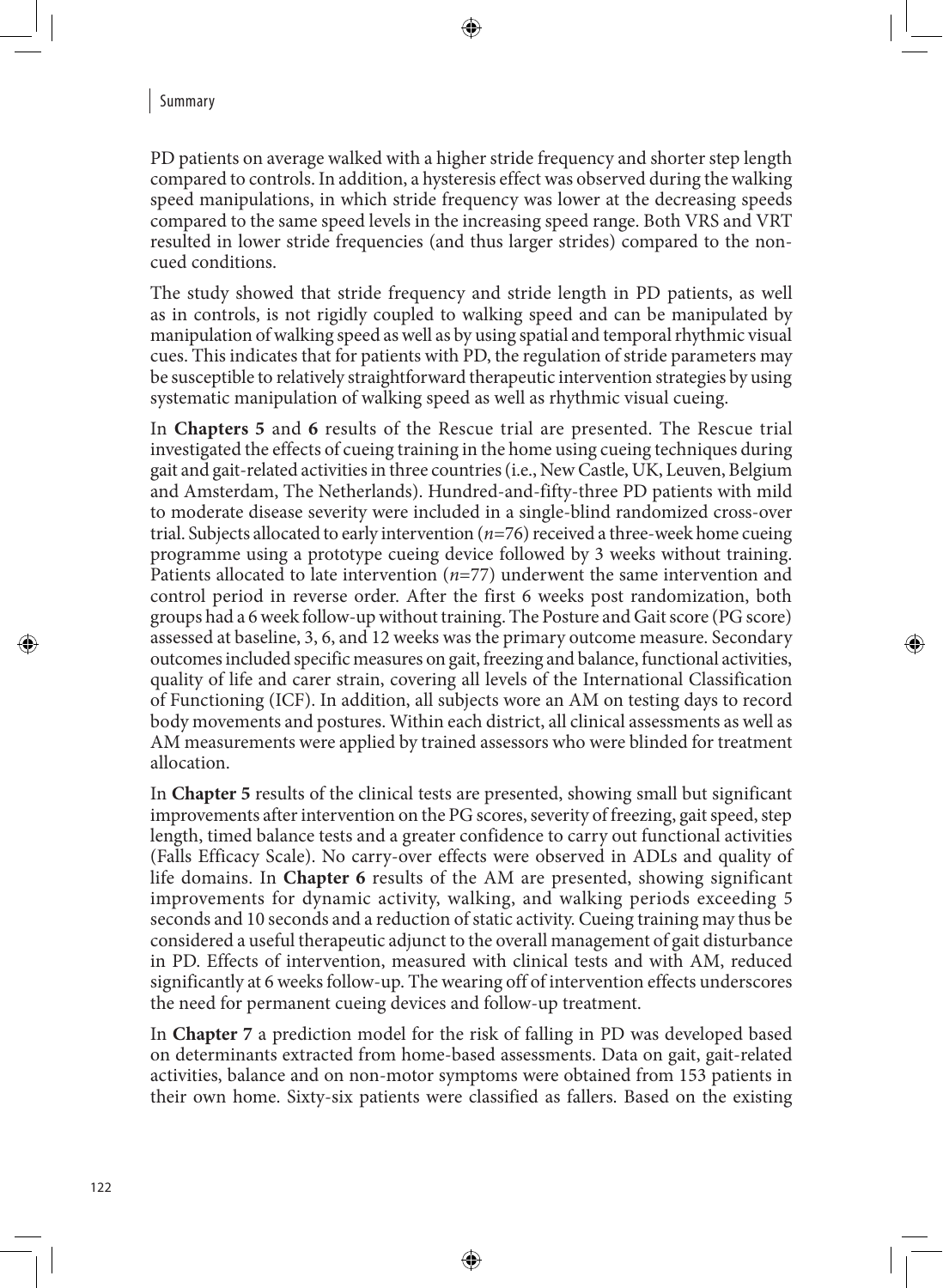◈

literature and expert opinions, 50 candidate determinants for falling were selected. Eighteen out of these 50 candidate determinants for falling showed a significant association with falling in a bivariate logistic regression analysis. Multivariate logistic regression modelling showed that: (1) Freezing of gait, (2) TGUG score, (3) disease duration, and (4) problems with walking, assessed with UPDRS item 15, significantly identified patients at risk for falling. The multivariate model identified fallers accurately in 74% of the cases. This accuracy is in line with the existing literature and we believe that the model could be used as an indication for identifying patients who are at risk of falling using home-based tests, especially when the fall history is unknown. Therefore, the present model may serve as a direction for further research in order to refine and develop tests that reflect the underlying mechanisms of falling, such as freezing, more validly, and that can be reliably implemented in the home situation. In line with this aim, future studies should further investigate the underlying mechanisms that cause falling in PD, in order to optimize the identification of patients at risk.

In **Chapter 8** the impact of specific and non-specific effects of cueing is discussed in the light of the aims of the Rescue project. Methodological issues, the content of the applied cueing training and international collaboration of the Rescue project are critically appraized in this general discussion, and recommendations for future research are presented. Based on this thesis, it is concluded that cueing training is an important evidence based component of the multidisciplinary treatment of patients with mild to moderate idiopathic PD. In addition, cueing training does not lead to falls and effects of training were irrespective of the cue type. Recommendations on future research are focused on the development of measurement outcomes in line with the aims of therapy or training. These measurement outcomes should preferably be constructed unidimensionally in line with the domains of the ICF. Apart from a test battery consisting of a comprehensive core set of measurement instruments, more research is needed to develop a light weight, small AM with sufficient storage and battery capacity to record physical activity for several days. With such an AM, a reliable way to detect and classify freezing and falls should be developed and with that new interventions aimed at preventing these problems. Other recommendations for future research are to investigate the neurophysiological mechanisms behind cueing, to investigate a possible neuroprotective role of cueing training and to determine the optimal dose-response relationship for more permanent effects of cueing training on mobility. Future studies on cueing should also involve patients with early and late stages of idiopathic PD including cognitive impairments. In addition, effects of cueing in patient groups with other parkinsonisms, such as multisystem atrophy or progressive supranuclear palsy, should be studied. Furthermore, a cheap permanent 'cueing device' providing auditory or somatosensory cues needs to be developed, giving patients the opportunity to use cues during performance of ADL. Finally, attention should be paid to the implementation of evidence based guidelines for health care professionals in which cueing is used as a safe way of training in the home environment of their patients.

◈

⊕